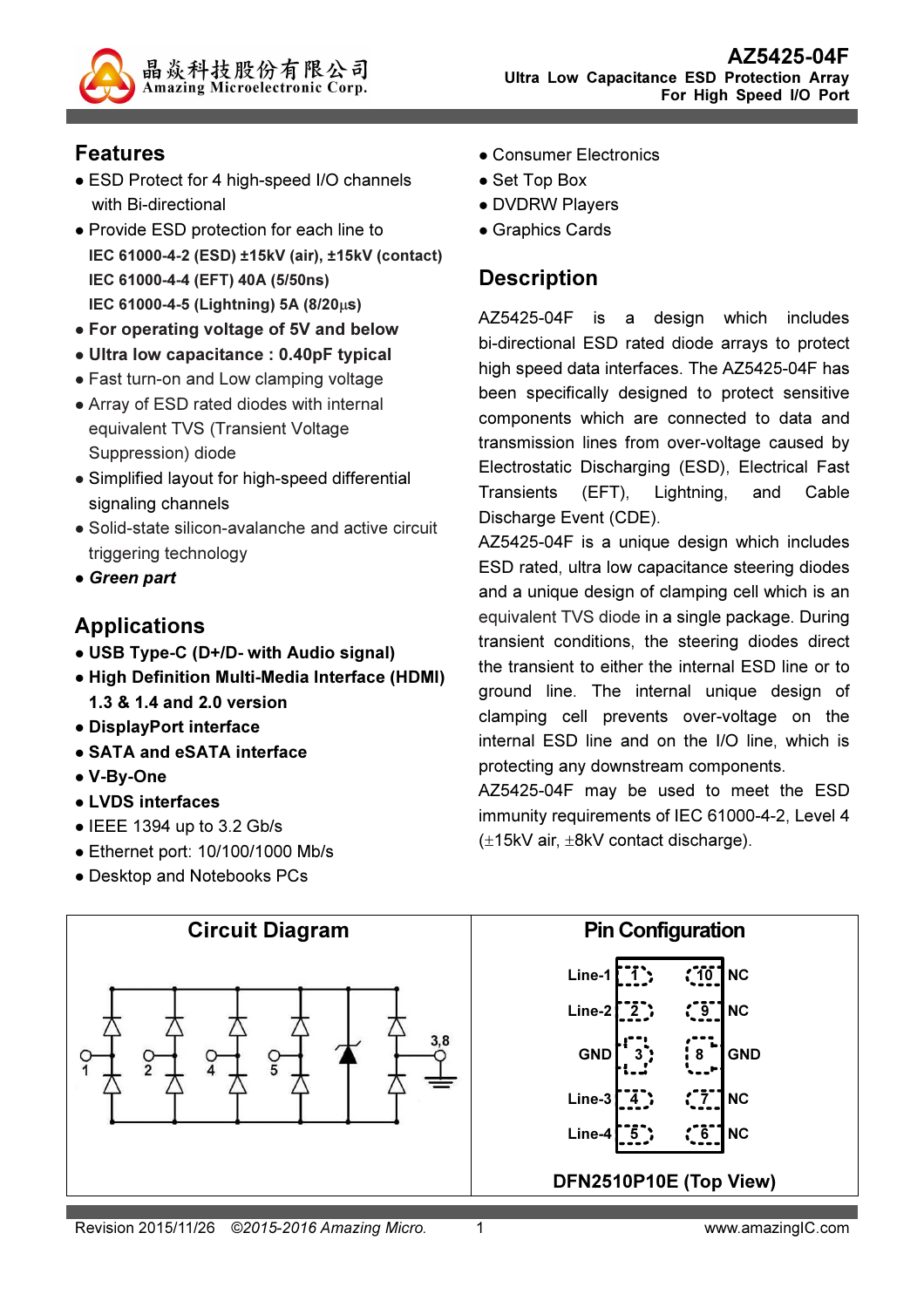

### SPECIFICATIONS

| <b>ABSOLUTE MAXIMUM RATINGS</b>         |                             |                 |              |  |
|-----------------------------------------|-----------------------------|-----------------|--------------|--|
| <b>PARAMETER</b>                        | <b>SYMBOL</b>               | <b>RATING</b>   | <b>UNITS</b> |  |
| Peak Pulse Current ( $tp = 8/20\mu s$ ) | <b>I</b> <sub>PP</sub>      | ±5              | A            |  |
| Operating Voltage (I/O pin-GND)         | $V_{DC}$                    | ±5.5            | ν            |  |
| ESD per IEC 61000-4-2 (Air)             |                             | ±15             | kV           |  |
| ESD per IEC 61000-4-2 (Contact)         | V <sub>ESD</sub>            |                 |              |  |
| <b>Lead Soldering Temperature</b>       | $\mathsf{T}_{\texttt{SOL}}$ | 260 (10 sec.)   | $^{\circ}$ C |  |
| <b>Operating Temperature</b>            | $T_{OP}$                    | $-55$ to $+85$  | $^{\circ}$ C |  |
| Storage Temperature                     | T <sub>STO</sub>            | $-55$ to $+150$ | $\rm ^{o}C$  |  |

| <b>ELECTRICAL CHARACTERISTICS</b>                                       |                                    |                                                                 |            |            |            |              |
|-------------------------------------------------------------------------|------------------------------------|-----------------------------------------------------------------|------------|------------|------------|--------------|
| <b>PARAMETER</b>                                                        | <b>SYMBOL</b><br><b>CONDITIONS</b> |                                                                 | <b>MIN</b> | <b>TYP</b> | <b>MAX</b> | <b>UNITS</b> |
| Reverse Stand-Off                                                       |                                    |                                                                 | -5         |            | 5          | $\mathbf v$  |
| Voltage                                                                 | $V_{RWM}$                          | Pin-1,-2,-4,-5 to pin-3,-8, T=25 °C                             |            |            |            |              |
| <b>Channel Leakage</b>                                                  |                                    | $V_{\text{Pin-1.-2.-4.-5}} = \pm 5V, V_{\text{Pin-3.-8}} = 0V,$ |            |            |            |              |
| Current                                                                 | $I_{CH\text{-}\text{Leak}}$        | $T = 25$ °C                                                     |            |            | 1.0        | $\mu$ A      |
| Reverse Breakdown                                                       |                                    | $I_{\text{BV}} = \pm 1$ mA, T=25 °C, pin-1,-2,-4,-5             | 5.8        |            | 9          | $\mathbf v$  |
| Voltage                                                                 | $V_{BV}$                           | to $pin-3,-8$                                                   |            |            |            |              |
|                                                                         |                                    | IEC 61000-4-2 +8kV ( $I_{TLP}$ = 16A),                          |            |            |            |              |
| <b>ESD Clamping</b>                                                     | $V_{\text{clamp}}$                 | T=25 °C, Contact mode, any I/O pin                              |            | 11         |            | $\mathbf v$  |
| Voltage (Note 1)                                                        |                                    | to Ground                                                       |            |            |            |              |
|                                                                         |                                    | IEC 61000-4-2, 0~+8kV, T=25 °C,                                 |            |            |            |              |
| <b>ESD Dynamic</b><br>$R_{\text{dynamic}}$<br><b>Turn-on Resistance</b> |                                    | Contact mode, any I/O pin to                                    | 0.26       |            |            | Ω            |
|                                                                         |                                    | Ground                                                          |            |            |            |              |
| Channel Input                                                           |                                    | $V_{\text{pin-3.-8}}$ = 0V, $V_{\text{IN}}$ = 0V, f = 1MHz,     |            | 0.55       |            |              |
| Capacitance                                                             | $C_{IN}$                           | T=25 $\mathrm{^{\circ}C}$ , any I/O pin to Ground               | 0.40       |            |            | рF           |

Note 1: ESD Clamping Voltage was measured by Transmission Line Pulsing (TLP) System.

TLP conditions:  $Z_0$ = 50 $\Omega$ ,  $t_p$ = 100ns,  $t_r$ = 1ns.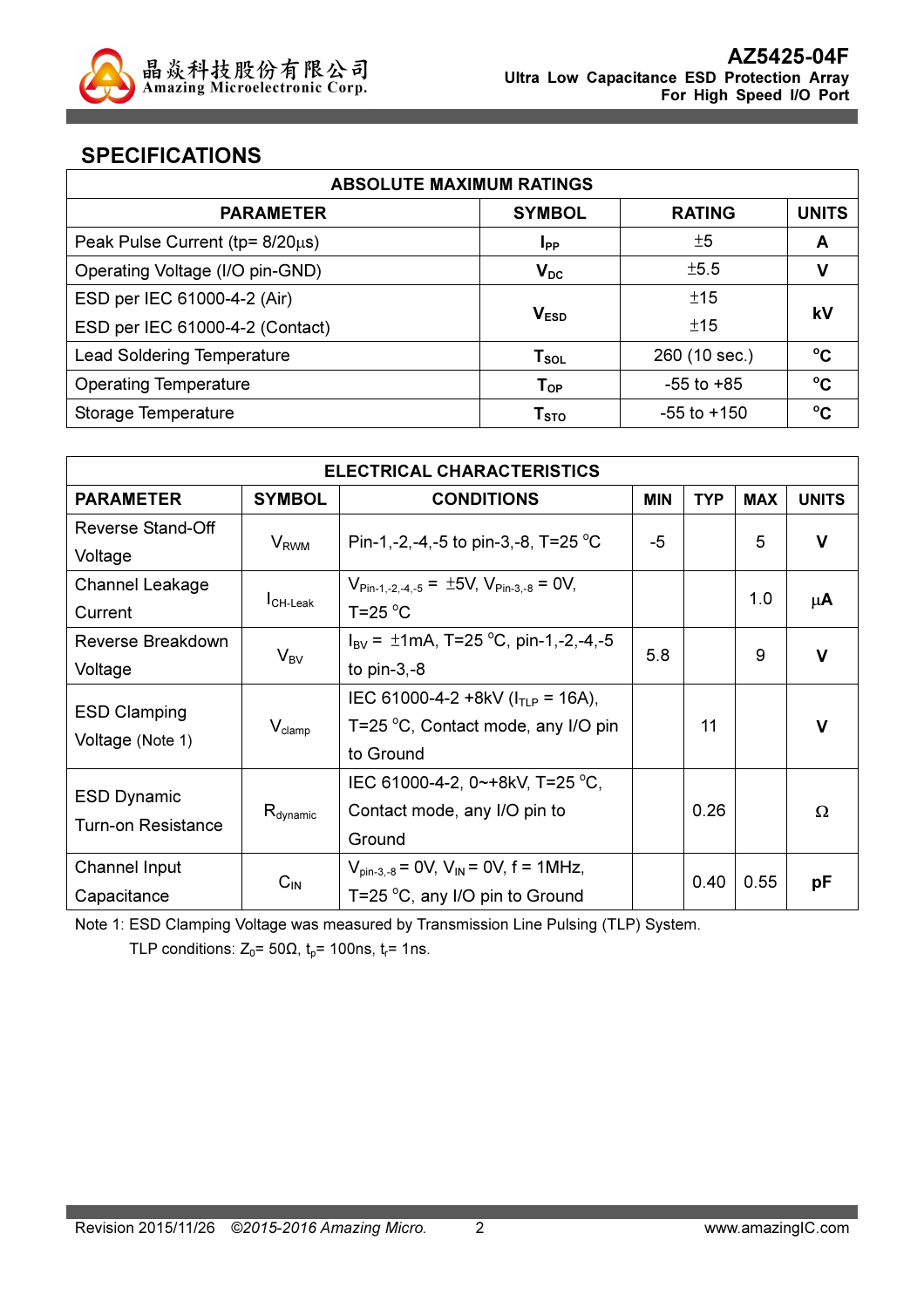

## Typical Characteristics



Input Voltage (V)

 $0.0 - 5$ 

-5 -4 -3 -2 -1 0 1 2 3 4 5

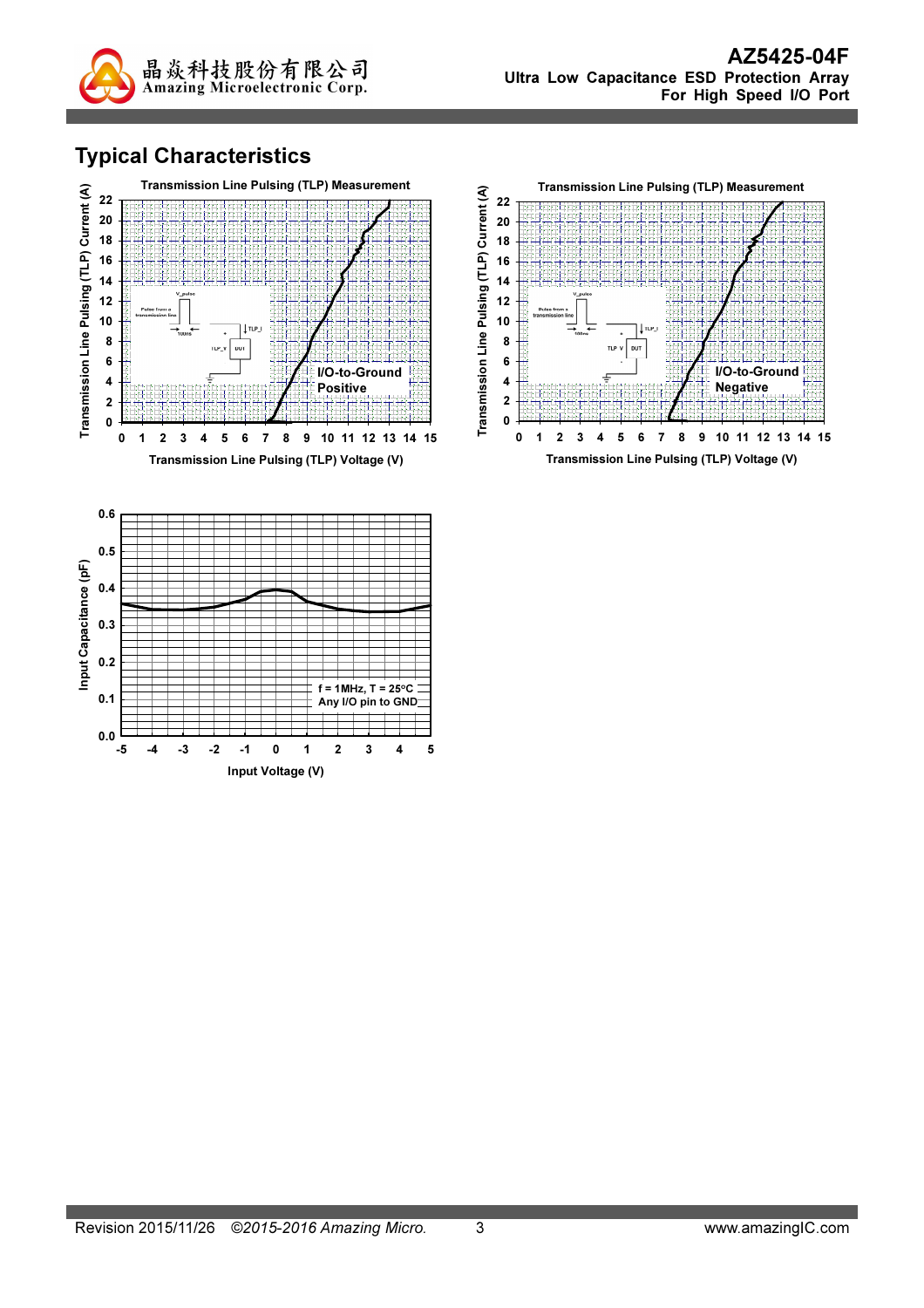

### Applications Information

The AZ5425-04F is designed to protect four data lines from transient over-voltage (such as ESD stress pulse). It provides bi-directional protection.

The device connection of AZ5425-04F is shown in the Fig. 1. In Fig. 1, the four protected data lines are connected to the ESD protection pins (pin1, pin2, pin4, and pin5) of AZ5425-04F. The ground pins (pin3 and pin8) of AZ5425-04F are the negative reference pins. These pins should be directly connected to the GND rail of PCB (Printed Circuit Board). To get minimum parasitic inductance, the path length should keep as short as possible.

AZ5425-04F can provide ESD protection for 4 I/O signal lines simultaneously. If the number of I/O signal lines is less than 4, the unused I/O pins can be simply left as NC pins.



Fig. 1 Data lines connection of AZ5425-04F.

#### Application

AZ5425-04F is designed for protecting high speed I/O ports from over-voltage caused by Electrostatic Discharging (ESD). Thus, a lot of kinds of high speed I/O ports can be the applications of AZ5425-04F, especially, the USB Type-C port.

#### USB Type-C Protection for High and Low Speed Signals

For USB Type-C application, specialized analog audio devices can be connected to the USB Type-C jack via a USB Type-C connector.

When Audio accessory mode is enabled, audio signal on USB Type-C connector will have negative voltage and will require bi-directional ESD rated diode arrays to protect high speed data interfaces.

ESD protection devices have an inherent junction capacitance. Even a small amount of added capacitance on a USB Type-C port will cause the impedance of the differential pair to drop. The AZ5425-04F presents 0.40pF capacitance to each differential signal while being rated to handle >8kV ESD contact discharges (>15kV air discharge) as outlined in IEC 61000-4-2. Figure 2 shows how to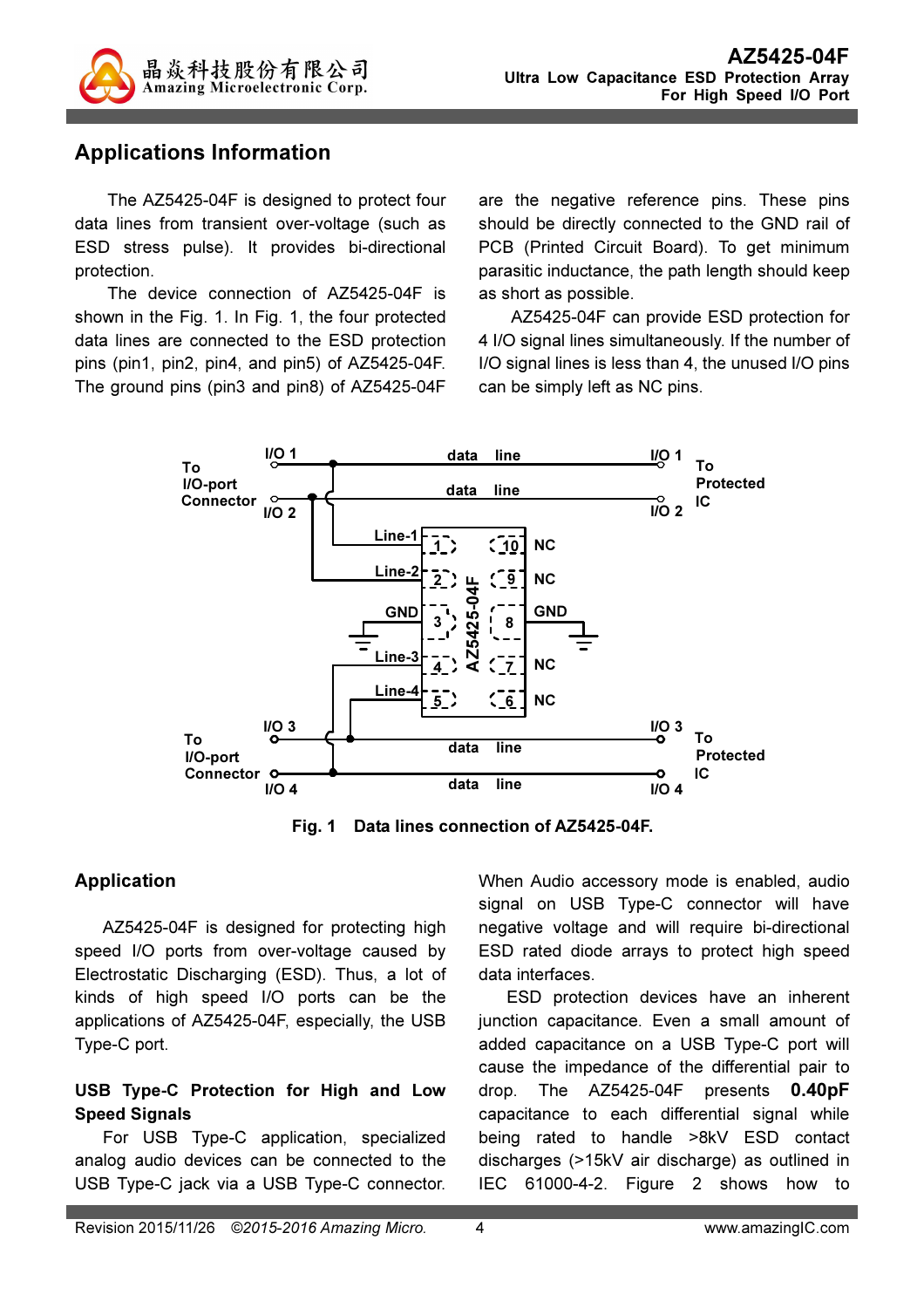

implement the AZ5425-04F in a USB Type-C application.

The AZ5425-04F is designed for allowing the traces to run straight through the device to simplify the PCB layout. As shown in Figure 2, the best way to design the PCB trace is using the flow through layout. The solid line represents the PCB trace. Note that the PCB traces are used to connect the pin pairs for each line (pin 1 to pin 10, pin 2 to pin 9, pin 4 to pin 7, pin 5 to pin 6). For example, PCB trace enters at pin 1 and exits at Pin 10 and the PCB trace connects pin 1 and 10 together. Lines 2, 3, and 4 have the same way of

connection. The ground pins (pin3 and pin8) of AZ5425-04F are the negative reference pins. These pins should be directly connected to the GND plane of PCB. To get minimum parasitic inductance, the path length should keep as short as possible.

In Figure 2, the Super Speed Differential Signals, TX1+/TX1-, RX1+/RX1-, TX2+/TX2-, and RX2+/RX2-, can be protected with another low clamping voltage part for better ESD protection, e.g., AZ1143-04F. In addition, the USB voltage bus (VBUS) can be protected with single channel part, e.g., AZ5825-01F.



Fig. 2 USB Type-C Protection for High and Low speed signals.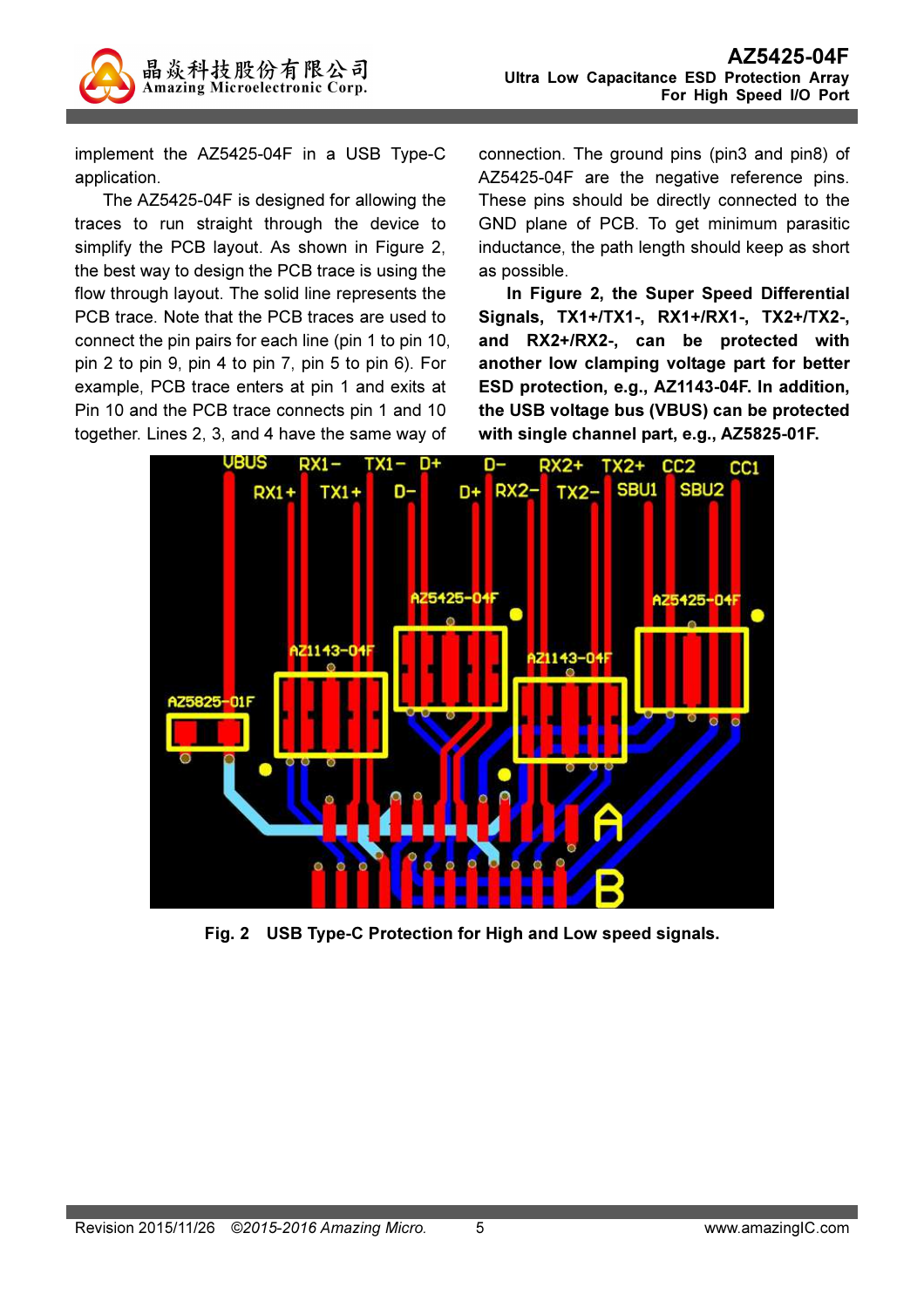

PACKAGE OUTLINE (DFN2510P10E)



TOP VIEW (unit in mm)



BOTTOM VIEW (unit in mm)



# SIDE VIEW (unit in mm)

|                | <b>Millimeters</b>   |      |            | <b>Inches</b> |  |
|----------------|----------------------|------|------------|---------------|--|
| <b>Symbol</b>  | min                  | max  | min        | max           |  |
| A              | 0.40                 | 0.55 | 0.016      | 0.022         |  |
| A <sub>1</sub> | 0.00                 | 0.05 | 0.000      | 0.002         |  |
| A <sub>3</sub> | 0.152REF.            |      | 0.006 BSC  |               |  |
| D              | 2.45                 | 2.55 | 0.096      | 0.100         |  |
| Е              | 0.95                 | 1.05 | 0.037      | 0.041         |  |
| D1             | 0.35                 | 0.45 | 0.014      | 0.018         |  |
| E <sub>1</sub> | 0.35                 | 0.45 | 0.014      | 0.018         |  |
| b              | 0.15                 | 0.25 | 0.006      | 0.010         |  |
| е              | 0.5 BSC<br>0.019 BSC |      |            |               |  |
| L1             | 0.075 REF            |      | 0.0029 REF |               |  |
| L <sub>2</sub> | 0.05 REF             |      | 0.0019 REF |               |  |
| b2             | 0.20                 | 0.30 | 0.0079     | 0.012         |  |
|                | 0.35                 | 0.45 | 0.014      | 0.018         |  |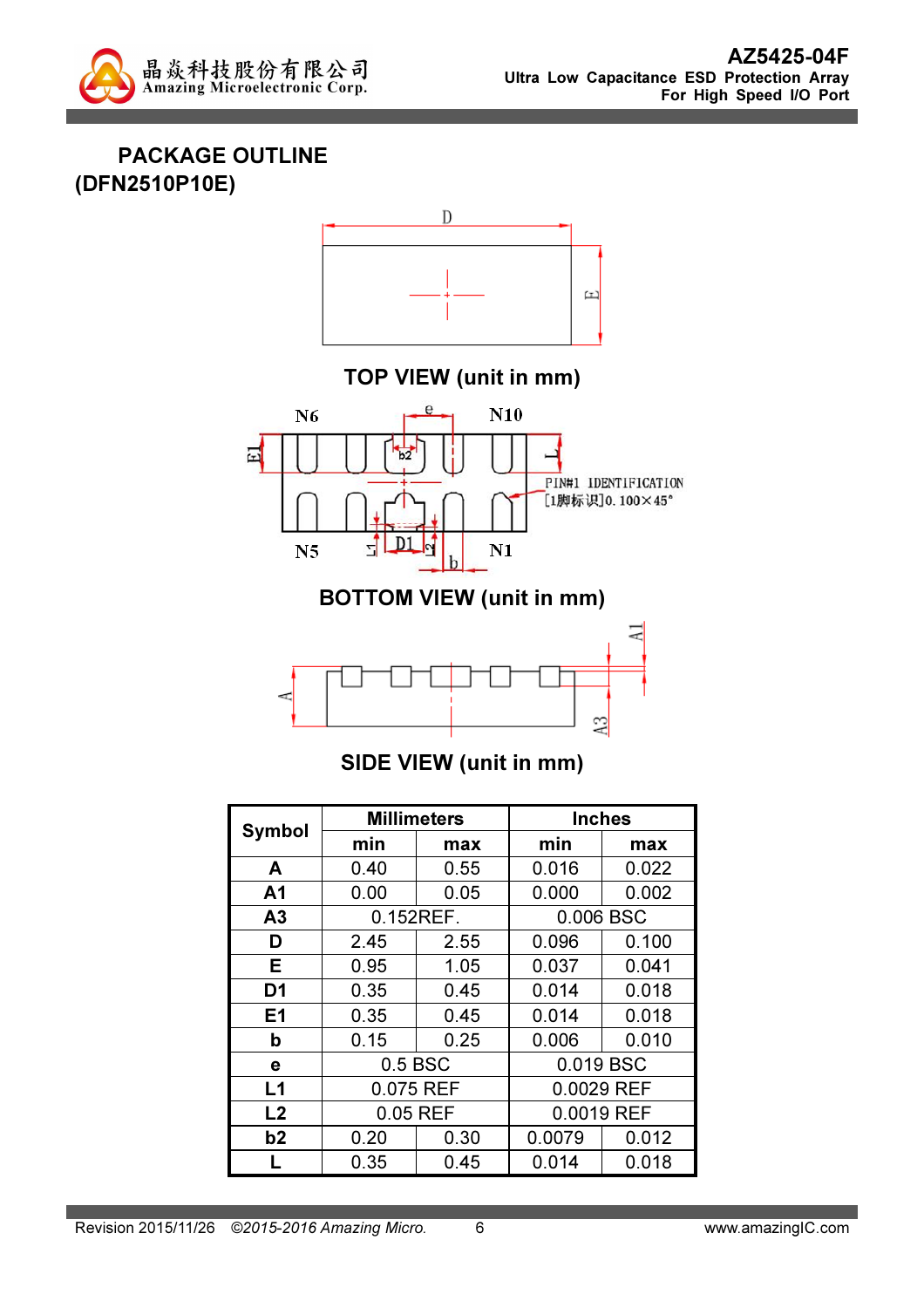

### LAND LAYOUT



| <b>Dimensions</b> |                                    |       |  |
|-------------------|------------------------------------|-------|--|
| <b>Index</b>      | <b>Millimeter</b><br><b>Inches</b> |       |  |
| A                 | 0.875                              | 0.034 |  |
| B                 | 0.20                               | 0.008 |  |
| C                 | 0.50                               | 0.02  |  |
| C <sub>1</sub>    | 1.00                               | 0.039 |  |
| D                 | 0.25                               | 0.01  |  |
| D <sub>1</sub>    | 0.4                                | 0.016 |  |
| Е                 | 0.675                              | 0.027 |  |
| F                 | 1.55                               | 0.061 |  |

Notes:

This LAND LAYOUT is for reference purposes only. Please consult your manufacturing partners to ensure your company's PCB design guidelines are met.

### MARKING CODE



501 = Device Code X = Date Code Y= Control Code

| <b>Part Number</b>         | <b>Marking Code</b> |
|----------------------------|---------------------|
| AZ5425-04F<br>(Green part) | 501XY               |

Note. Green means Pb-free, RoHS, and Halogen free compliant.

### Ordering Information

| PN#            | Material | vpe | Reel size        | MOO/internal box      | MOQ/carton               |
|----------------|----------|-----|------------------|-----------------------|--------------------------|
| AZ5425-04E.R7G | freen    | T/R | <sub>1</sub> nch | 4 reel= $12,000/b$ ox | 6 box = $72,000$ /carton |